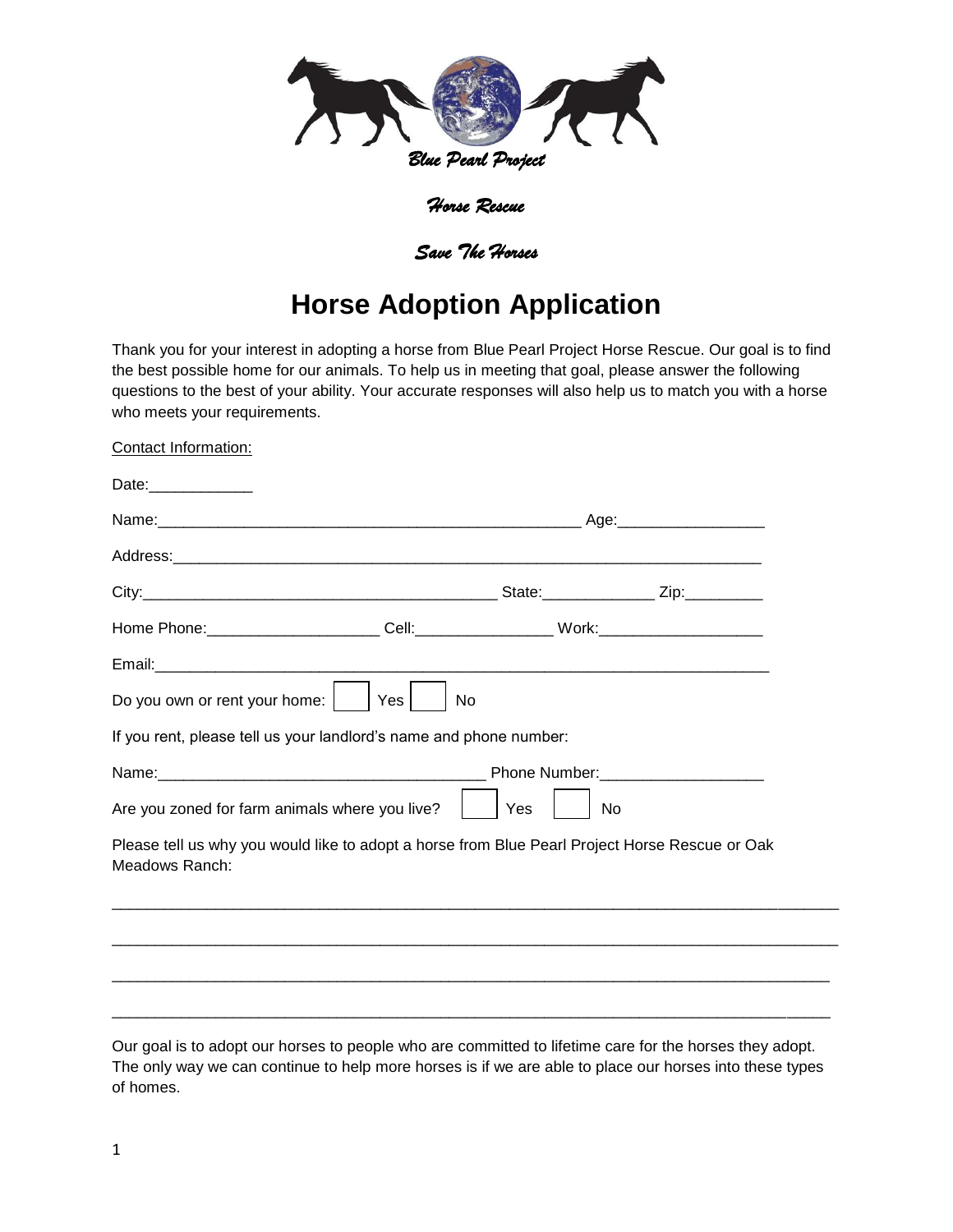

*Save The Horses*

We also understand that sometimes things happen that can disrupt the best of plans and/or intentions. So while we will be asking you to agree to return the horse to the sanctuary if circumstances occur where it becomes impossible for you to keep the horse, we also ask that you consider this next question very carefully:

| If the horse you adopt is rideable, do you agree to provide care for the horse for the rest of his/her life,<br>even after he/she can no longer be ridden?<br>Yes<br>N <sub>o</sub>                                                                                                                                                                                    |  |  |  |  |  |  |  |
|------------------------------------------------------------------------------------------------------------------------------------------------------------------------------------------------------------------------------------------------------------------------------------------------------------------------------------------------------------------------|--|--|--|--|--|--|--|
| If you are approved for adoption, will this be your first horse?<br>Yes<br><b>No</b>                                                                                                                                                                                                                                                                                   |  |  |  |  |  |  |  |
| Are you willing to have a Blue Pearl Project Horse Rescue Committee representative do a property and<br>facility check?<br>Yes<br>No<br>If you adopt a horse from Blue Pearl Project Horse Rescue, what would be your expectations of the horse<br>be?:                                                                                                                |  |  |  |  |  |  |  |
| How would you describe your level of experience with horses?<br>Beginner<br>Novice<br>Intermediate<br>Experienced<br>Professional<br>Briefly explain what style or type of training techniques you prefer:<br>example of the content of the content of the content of the content of the content of the content of the content of the content of the content of the co |  |  |  |  |  |  |  |
|                                                                                                                                                                                                                                                                                                                                                                        |  |  |  |  |  |  |  |
| Do you currently have a horse (s)?<br>No<br>Yes<br>Explain what style of training techniques your prefer:                                                                                                                                                                                                                                                              |  |  |  |  |  |  |  |

\_\_\_\_\_\_\_\_\_\_\_\_\_\_\_\_\_\_\_\_\_\_\_\_\_\_\_\_\_\_\_\_\_\_\_\_\_\_\_\_\_\_\_\_\_\_\_\_\_\_\_\_\_\_\_\_\_\_\_\_\_\_\_\_\_\_\_\_\_\_\_\_\_\_\_\_\_\_\_\_\_\_\_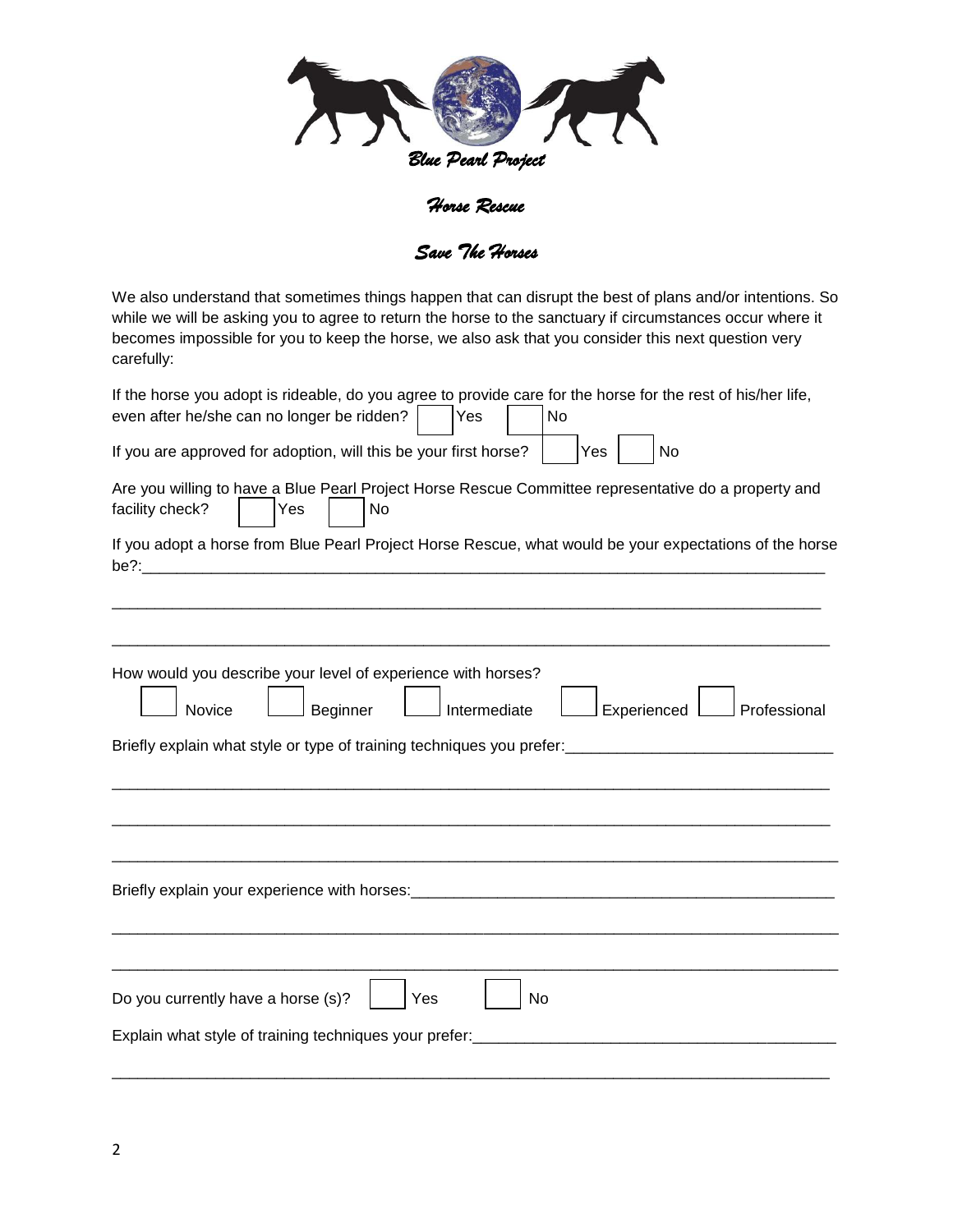

#### *Save The Horses*

If you have had horses in the past, please tell us what they were used for and why you do not have them now:\_\_\_\_\_\_\_\_\_\_\_\_\_\_\_\_\_\_\_\_\_\_\_\_\_\_\_\_\_\_\_\_\_\_\_\_\_\_\_\_\_\_\_\_\_\_\_\_\_\_\_\_\_\_\_\_\_\_\_\_\_\_\_\_\_\_\_\_\_\_\_\_\_\_\_\_\_\_\_\_

\_\_\_\_\_\_\_\_\_\_\_\_\_\_\_\_\_\_\_\_\_\_\_\_\_\_\_\_\_\_\_\_\_\_\_\_\_\_\_\_\_\_\_\_\_\_\_\_\_\_\_\_\_\_\_\_\_\_\_\_\_\_\_\_\_\_\_\_\_\_\_\_\_\_\_\_\_\_\_\_\_\_\_\_

|        | If you are interested in adopting a pasture pal, what other animals would the horse be living with?            |
|--------|----------------------------------------------------------------------------------------------------------------|
|        | How much do you anticipate spending yearly for feed, veterinary and farrier care, medicines, special           |
|        | Tell us what types of vaccinations a horse should receive in your area and how often:                          |
|        | Tell us who will be responsible for the horse's: [19] Tell us who was not all the responsible for the horse's: |
|        |                                                                                                                |
|        |                                                                                                                |
|        |                                                                                                                |
|        |                                                                                                                |
|        |                                                                                                                |
| Age:__ |                                                                                                                |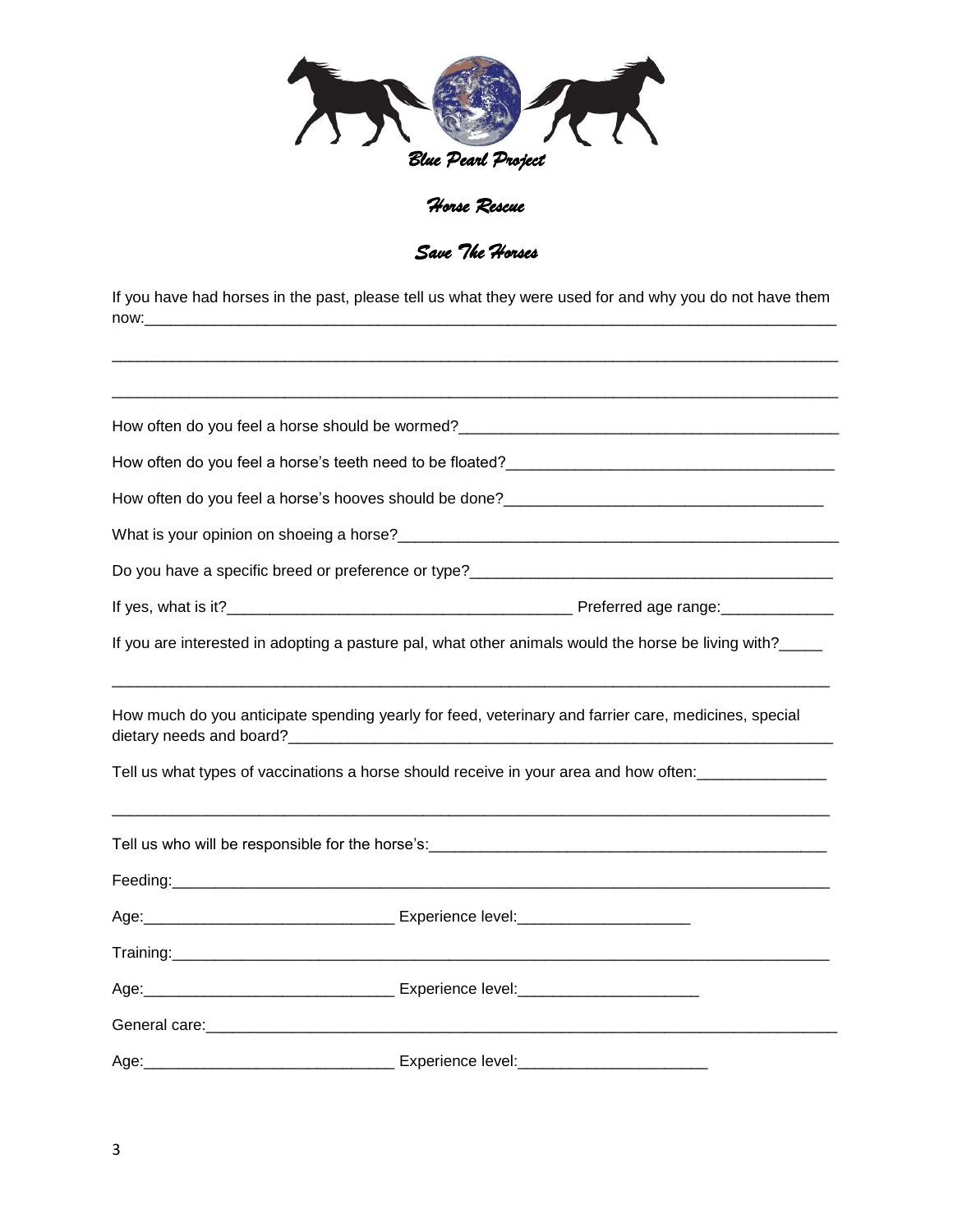

# *Save The Horses*

| Administering medications:                                                                             |            |  |  |  |  |  |  |
|--------------------------------------------------------------------------------------------------------|------------|--|--|--|--|--|--|
|                                                                                                        |            |  |  |  |  |  |  |
| Will the horse live on your property?                                                                  | Yes<br>No. |  |  |  |  |  |  |
| If yes, what type of fencing does the facility have?____________________________                       |            |  |  |  |  |  |  |
| (Barbed wire fencing may be problematic, so we'll need to discuss possible solutions)                  |            |  |  |  |  |  |  |
| If no, please list the name, address and phone number of your boarding facility:                       |            |  |  |  |  |  |  |
|                                                                                                        |            |  |  |  |  |  |  |
|                                                                                                        |            |  |  |  |  |  |  |
| If the horse is to be boarded, how often and for how long will the horse be turned out?                |            |  |  |  |  |  |  |
|                                                                                                        |            |  |  |  |  |  |  |
|                                                                                                        |            |  |  |  |  |  |  |
| How big is the turnout area or pasture that the horse will have access to?_________________________    |            |  |  |  |  |  |  |
|                                                                                                        |            |  |  |  |  |  |  |
| If you are interested in riding a horse, what would you like to use the horse for (e.g., trail riding, |            |  |  |  |  |  |  |
|                                                                                                        |            |  |  |  |  |  |  |
| How hard and how long would you like to be able to work the horse?__________________________________   |            |  |  |  |  |  |  |
|                                                                                                        |            |  |  |  |  |  |  |
| What are the approximate age, height and weight of the person (s) who will be riding the horse?        |            |  |  |  |  |  |  |
|                                                                                                        |            |  |  |  |  |  |  |
|                                                                                                        |            |  |  |  |  |  |  |
| Rider 3. Name:                                                                                         |            |  |  |  |  |  |  |